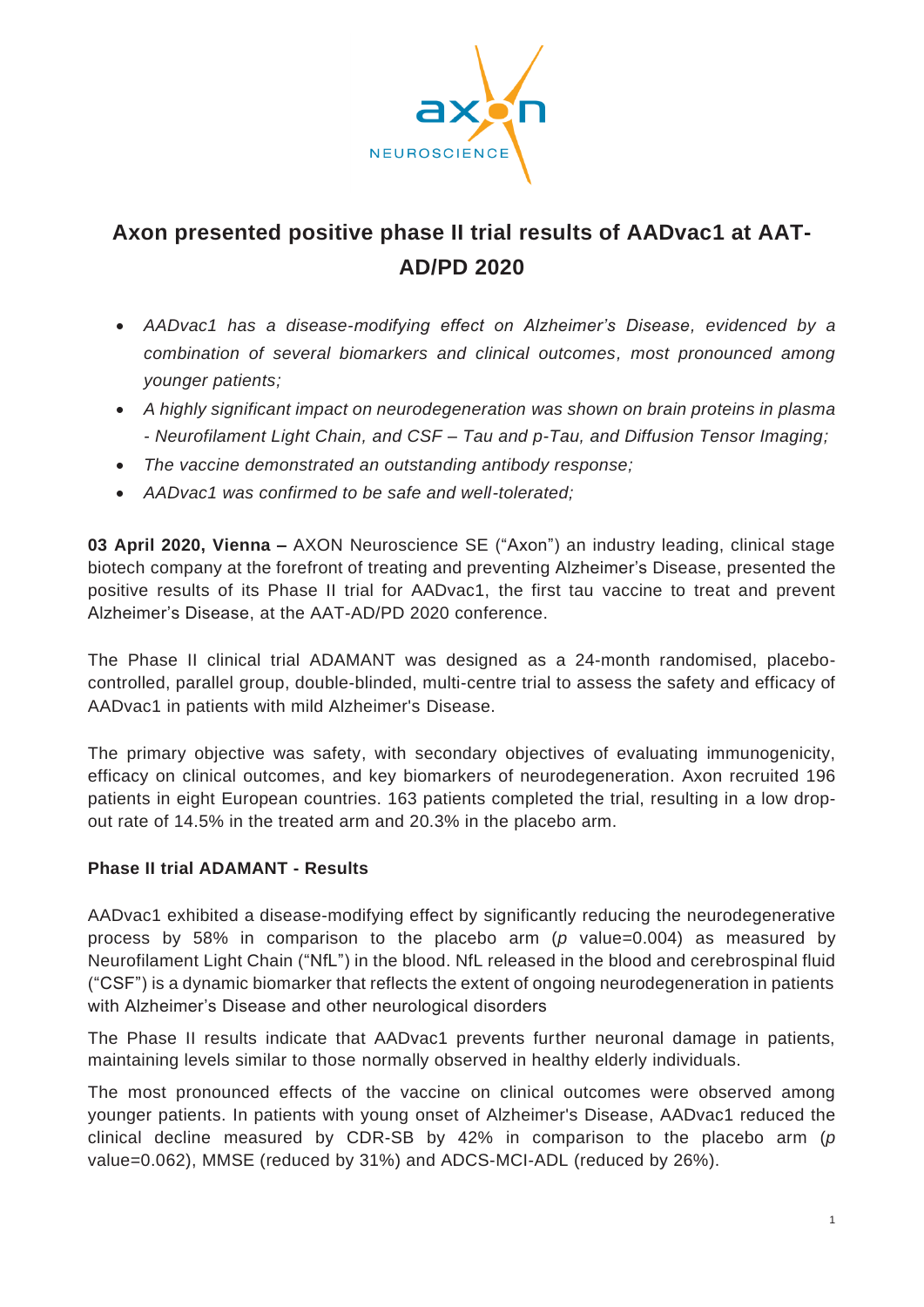

Among the subgroup of younger onset patients, the cognitive and functional effect was consistent with a significantly reduced rate of neuronal NfL accumulation in the blood by 73% in comparison to the placebo arm (p value=0.033), which represents double the effect observed in the study population as a whole. Furthermore, MRI brain atrophy was considerably reduced in all individual brain areas associated with Alzheimer's Disease. The most substantial decrease of brain volume loss was observed in the cerebral cortex, by 47% vs. the placebo arm (*p* value=0.021). This combination of clinical and biomarker outcomes demonstrates the diseasemodifying effect of the AADvac1 therapy.

The ADAMANT Phase II trial successfully met its primary endpoint, with AADvac1 proven to be safe and well-tolerated. Further, the robust quantity and exceptional affinity of induced antibodies in more than 80% of patients confirmed the outstanding tau antibody response of AADvac1.

The therapeutic effect of the vaccine was further supported by a decrease in CSF biomarkers (total tau and phosphotau–T181 and phosphotau–T217), which reflected a reduction of tau pathology in the treated patients.

In addition to the other biomarkers, AADvac1 clearly reduced brain white matter degeneration as measured by Diffusion Tensor Imaging ("DTI"). This observation indicates the inhibitory effect of AADvac1-induced antibodies on pathological tau spreading and confirms the mechanism of action of the serum antibodies.

Michal Fresser, CEO of Axon Neuroscience, who presented the results, said: "*Despite the very challenging times we are facing globally, we must not forget that Alzheimer's Disease is also a looming global pandemic. Every four seconds, there is a new dementia case in the world. With the proof of the disease-modifying potential of AADvac1 in our hands, we shall jointly focus and rapidly bring the treatment to the 35 million people who suffer from Alzheimer's worldwide."*

Clinical Dementia Rating – Sum of Boxes, Mini Mental State Examination and Activities of Daily Living are widely accepted clinical outcome measures to asses cognitive and functional decline in Alzheimer's Disease, while Magnetic Resonance Imaging and Diffusion Tensor Imaging are modalities that track the level of brain atrophy and damage, which are tightly associated with the progression of the disease.

## **About AADvac1**

Over the last two decades, Axon has published a large body of evidence that tau pathology is the main driver of Alzheimer's Disease. Axon has developed the vaccine AADvac1, which can halt the progression of tau pathology and thus relieve the symptoms in sufferers, as well as